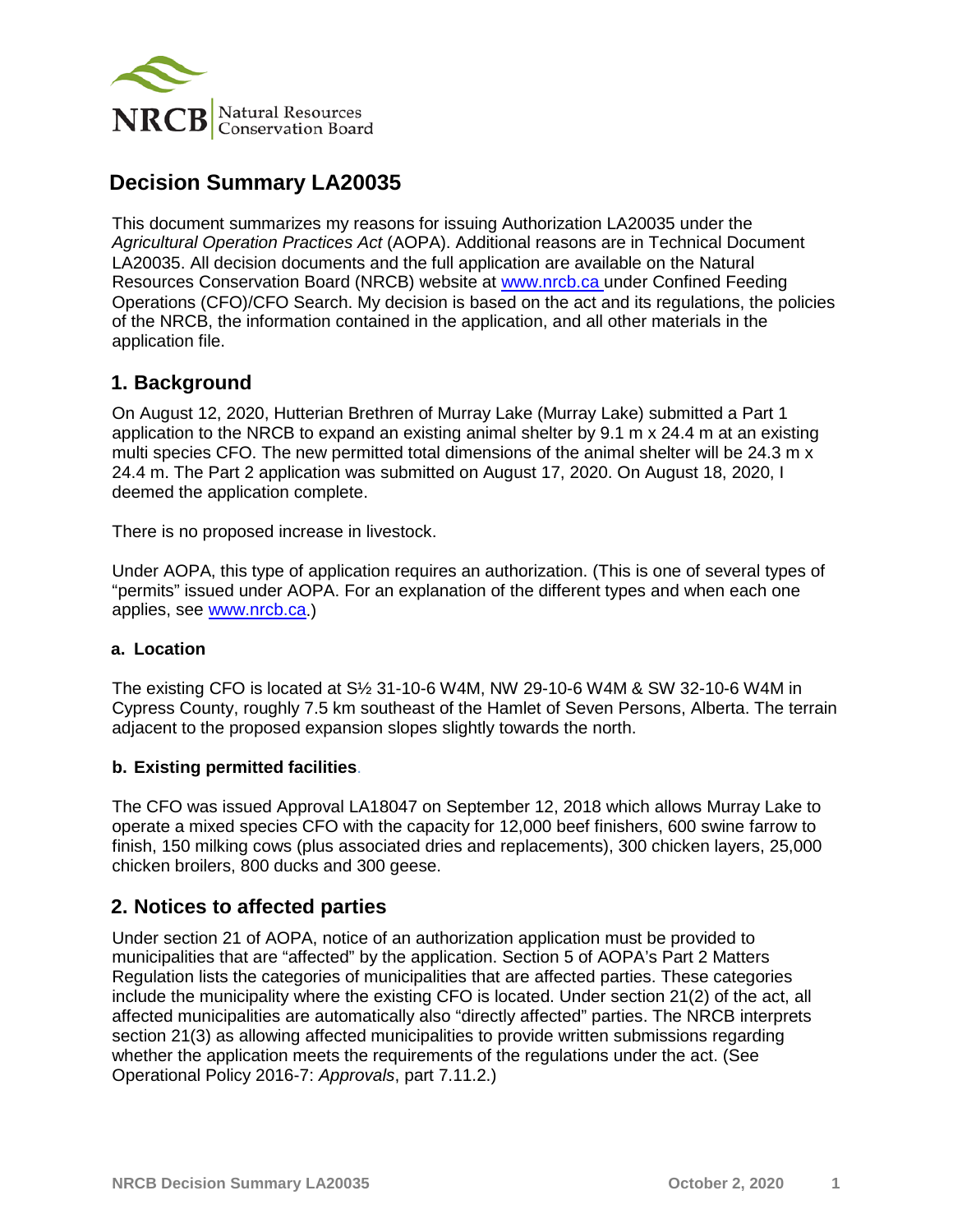Cypress County is both an affected and directly affected party because the proposed facility is located within its boundaries.

On August 18, 2020, the NRCB emailed referral letters and a copy of the application to Cypress County; Alberta Health Services (AHS); Alberta Environment and Parks (AEP); Alberta Transportation; and the St. Mary River Irrigation District.

### **3. Responses from the municipality and referral agencies**

I received responses from Cypress County, AEP, Alberta Transportation, and the SMRID. No response was received from AHS.

Ms. Kaylene Simpson, planning supervisor, provided a written response on behalf of Cypress County. As noted in section 2, Cypress County is a directly affected party.

Ms. Simpson raised no concerns regarding the application for the animal shelter expansion. Ms. Simpson did however, indicate that Cypress County Council has requested the NRCB include a condition requiring the applicant to upgrade all haul roads to "high grade standard" at Murray Lake's expense.

Under NRCB policy, approval officers will not include conditions in permits requiring operators to enter into a road use agreement with the municipality. The reason for this policy is that roads are a "municipal responsibility and are not located on the CFO site." NRCB Operational Policy 2016-7: Approvals, part 8.9. Additionally, this application is for an authorization under the AOPA. In the case of authorizations, submissions from directly affected parties are restricted to addressing whether the application meets the requirements under the AOPA. The condition of surrounding roads is not a requirement of AOPA and as such cannot be addressed further by this application.

The application's consistency with Cypress County's municipal development plan, is addressed in Appendix A, attached.

Mr. Jeff Gutsell, a hydrogeologist, provided a written response on behalf of AEP that indicated his department had no concerns with the application.

Mr. Leah Olsen, a development/ planning technologist, provided a written response on behalf of Alberta Transportation that indicated a permit was not required from her department.

Ms. Linda Park, a land administrator, provided a written response on behalf of the SMRID indicating Murray Lake has sufficient water allocation for their operation.

### **4. Environmental risk screening of existing and proposed facilities**

When reviewing a new authorization application for an existing CFO, NRCB approval officers normally assess the CFO's existing buildings, structures, and other facilities, using the NRCB's environmental risk screening tool to determine the level of risk they pose to surface water and groundwater. This tool provides for a numeric scoring of risks, which can fall within either a low, moderate, or high risk range. (A complete description of this tool is available under CFO/Groundwater and Surface Water Protection on the NRCB website at [www.nrcb.ca.](http://www.nrcb.ca/)) However, if those risks have previously been assessed, the approval officer will not conduct a new assessment unless site changes are identified that require a new assessment, or the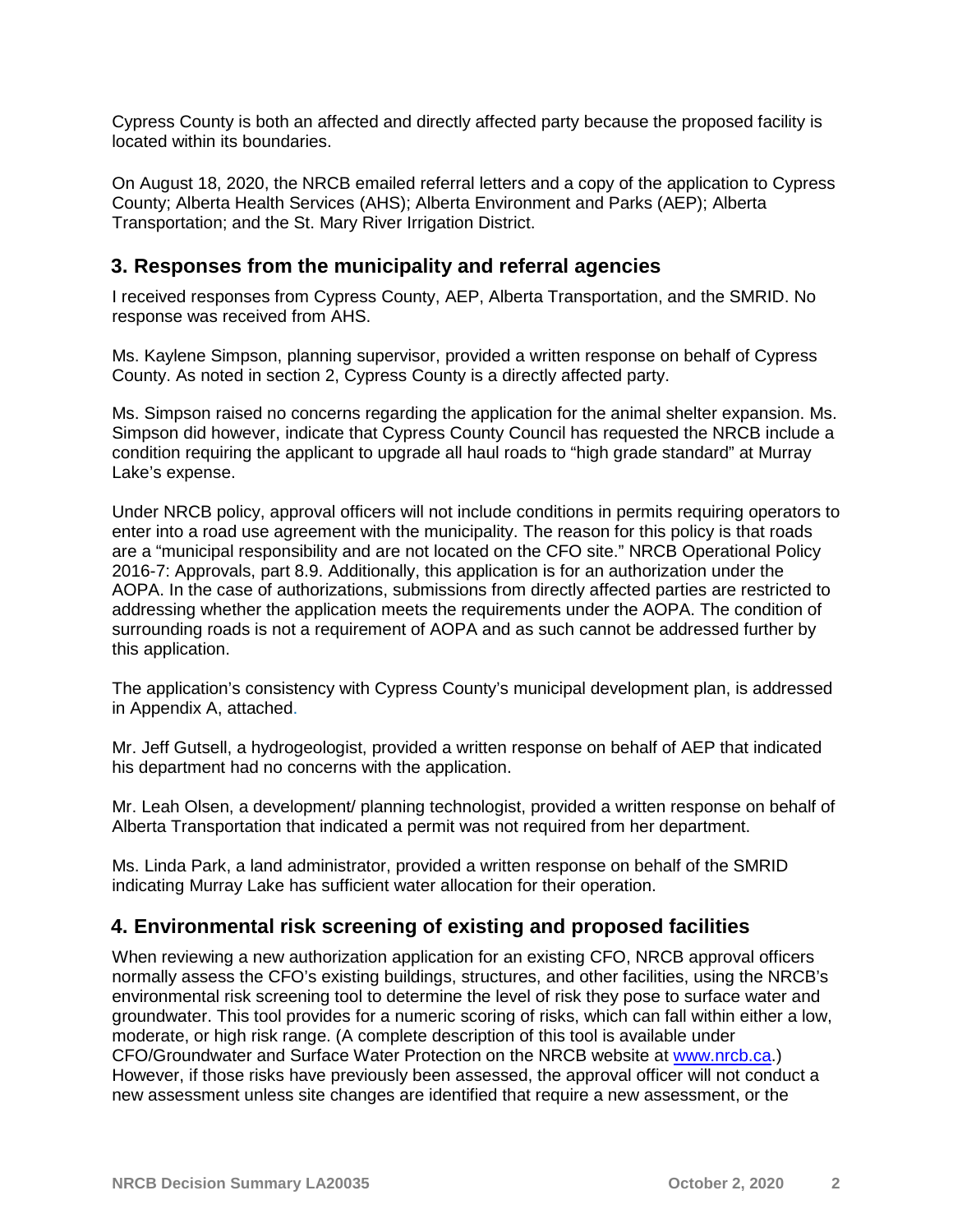assessment was done with a previous version of the risk screening tool and requires updating. See NRCB Operational Policy 2016-7: *Approvals*, part 8.13.

In this case, the risks posed by Murray Lake's existing CFO facilities were assessed in 2018. According to that assessment, the facilities, including the originally permitted animal shelter, posed a low risk to surface water and groundwater.

The circumstances have not changed since that assessment was done. As a result, a new assessment of the risks posed by the CFO's existing facilities is not required.

I also assessed the animal shelter addition while considering the proposed expansion to its dimensions, using the NRCB's risk screening tool, and determined that it still poses a low risk to groundwater and surface water.

### **5. Other factors considered**

The application meets all relevant AOPA requirements, with the terms and conditions summarized in part 6.

In addition, the proposed construction is consistent with the land use provisions of Cypress County's municipal development plan (See Appendix A for a more detailed discussion of the county's planning requirements.)

With respect to the act's technical requirements, the proposed construction:

- Meets the required AOPA setbacks from all nearby residences (AOPA setbacks are known as the "minimum distance separation" requirements, or MDS)
- Meets the required AOPA setbacks from water wells, springs and common bodies of water
- Has sufficient means to control surface runoff of manure
- Meets AOPA groundwater protection requirements for the design of floors and liners of manure storage facilities and collection areas.

As required by section 4(1) of the South Saskatchewan Regional Plan (SSRP), I considered that document's Strategic Plan and Implementation Plan and determined that the application is consistent with those plans. In addition, there are no notices or orders under the Regulatory Details portion of the SSRP that apply to this application.

### **6. Terms and conditions**

Authorization LA20035 permits construction of the addition to the animal shelter.

Authorization LA20035 also contains terms that the NRCB generally includes in all AOPA authorizations, including terms stating that the applicant must follow AOPA requirements and must adhere to the project descriptions in their application and accompanying materials.

In addition to the terms described above, Authorization LA20035 includes conditions that:

- Set a deadline of December 30, 2021 for the approved construction to be completed
- Require the concrete used to construct the liner of the manure collection and storage portion of the animal shelter addition to meet the specification for; category D (solid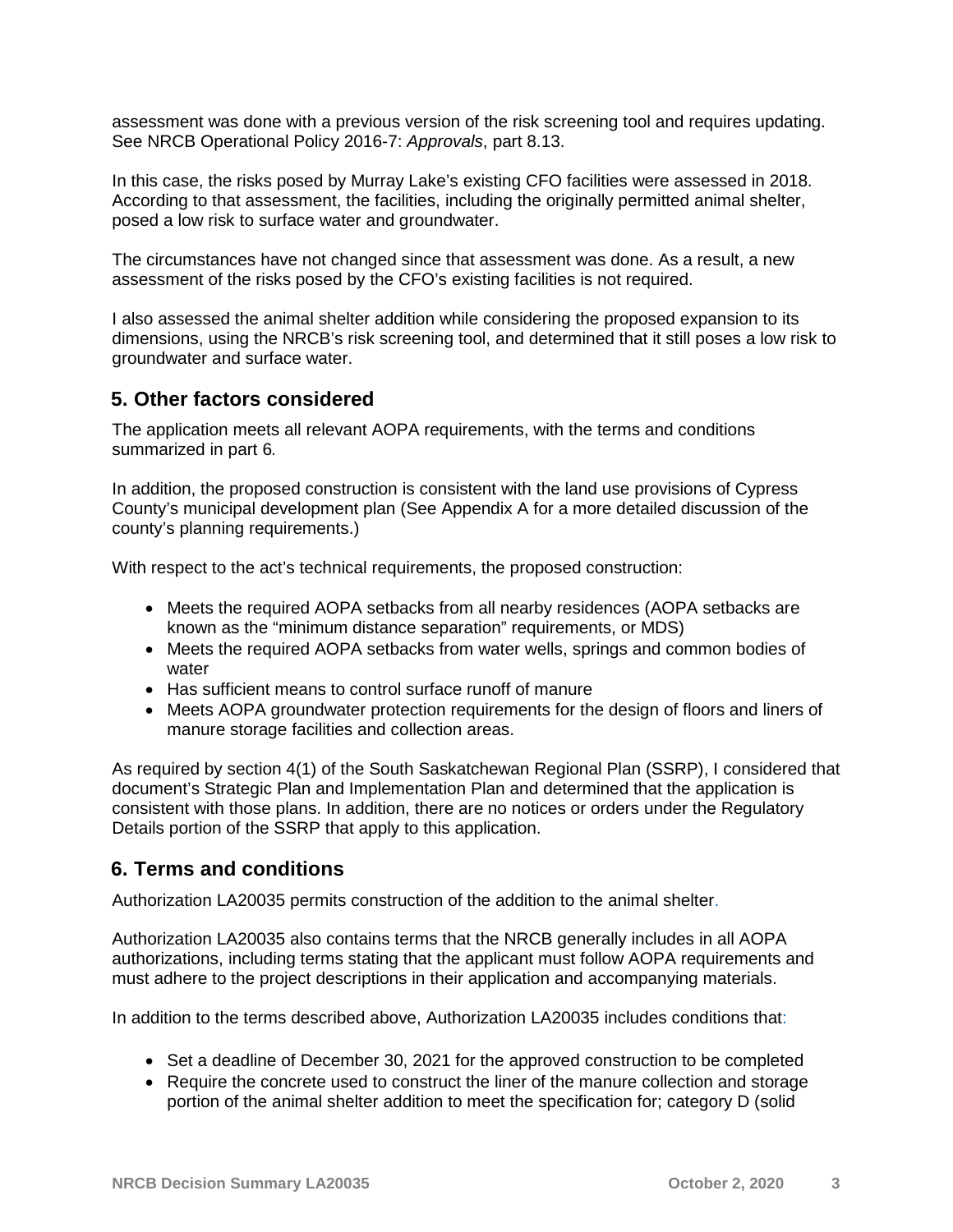manure – dry) in Technical Guideline Agdex 096-93 "Non-Engineered Concrete Liners for Manure Collection and Storage Areas"

- Require documentation that the concrete used for the manure collection and storage areas meets the required specifications
- Prohibit Murray Lake from placing manure or livestock in the expanded portion of the animal shelter until it has been inspected by the NRCB following its construction

For an explanation of the reasons for these conditions, see Appendix B.

# **7. Conclusion**

Authorization LA20035 is issued for the reasons provided above, in the attached appendices, and in Technical Document LA20035.

Authorization LA20035 should be read in conjunction with previously issued Approval LA18047, which remains in effect.

October 2, 2020

(Original signed) Joe Sonnenberg Approval Officer

# **Appendices:**

- A. Consistency with the municipal development plan
- B. Explanation of conditions in Authorization LA20035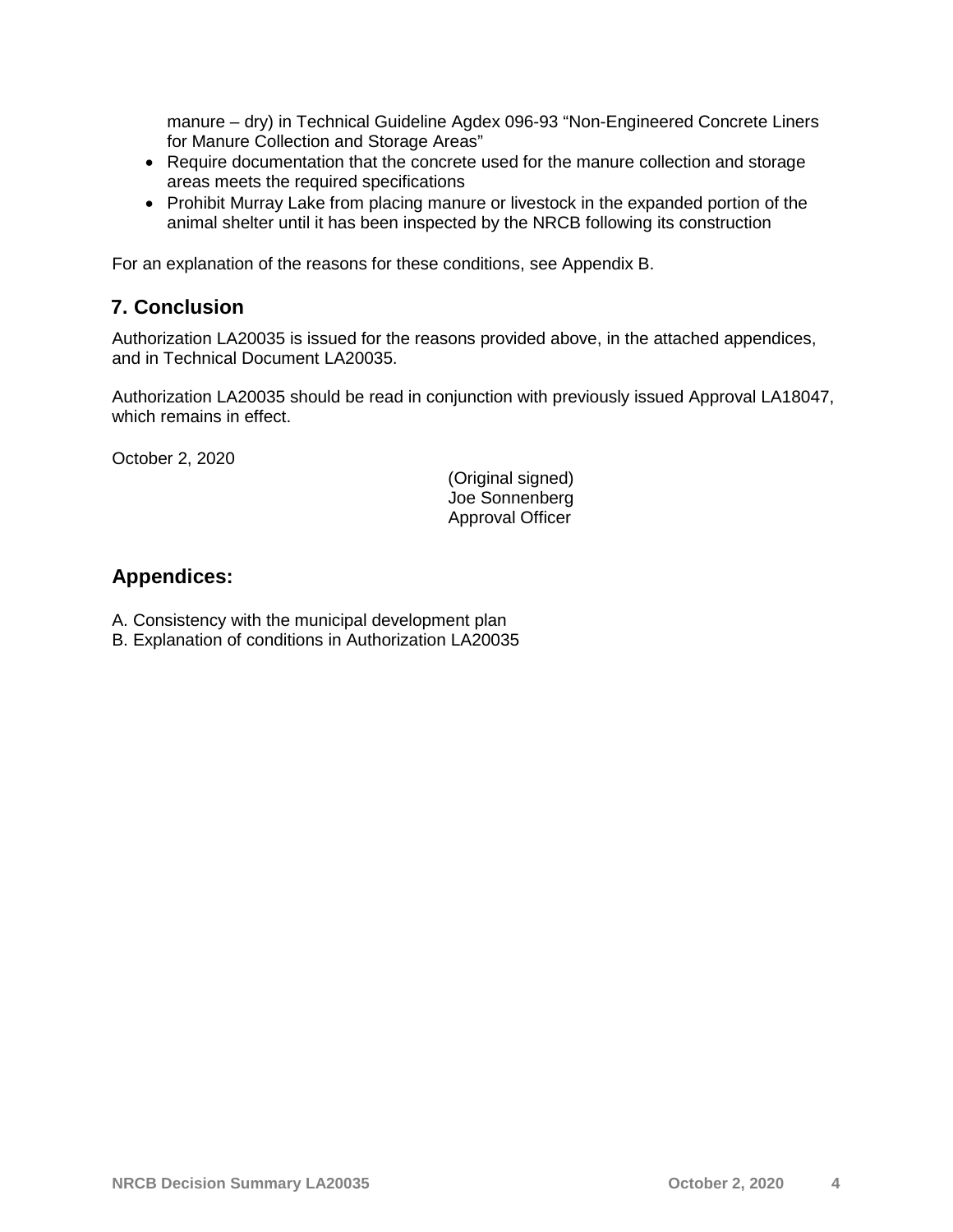### **APPENDIX A: Consistency with the municipal development plan**

Under section 22 of AOPA, an approval officer may approve an application for an authorization only if the approval officer finds that the application is consistent with the "land use provisions" of the applicable municipal development plan (MDP).

The NRCB interprets the term "land use provisions" as covering MDP policies that provide generic directions about the acceptability of various land uses in specific areas and that do not call for discretionary judgements relating to the acceptability of a given confined feeding operation (CFO) development (See NRCB Operational Policy 2016-7: *Approvals*, part 8.2.).

Under this interpretation, the term "land use provisions" also excludes MDP policies that impose procedural requirements. In addition, section 22(1.1) of the act precludes approval officers from considering MDP provisions "respecting tests or conditions related to the construction of or the site" of a CFO or manure storage facility, or regarding the land application of manure (These types of MDP provisions are commonly referred to as MDP "tests or conditions".).

Murray Lake's CFO is located in Cypress County and is therefore subject to that county's MDP. Cypress County adopted the latest revision to this plan in August 2018, under Bylaw #2015/26.

Section 3.2 of the MDP addresses "intensive agriculture." As defined in section 1.4(b) of the MDP that term appears to include CFOs (e.g., "concentrated rearing of livestock and poultry").

As relevant here, section 3.2(b) states that "[p]ursuant to the Agricultural Operations Practices Act, the County may designate areas where confined feeding operations are to be encouraged or excluded." Section 3.2(c) then states that new CFOs "will be excluded from the areas shown on Figure No. 2."

The CFO site is not within the CFO exclusion area shown on Figure No. 2, so the proposed CFO expansion is consistent with sections 3.2(b) and (c) of the county's MDP.

Section 3.2 (d) specifies that "confined feeding operations are to be located where access to the site is to be gained from gravel, new high-grade roads or unless the confined feeding operator is willing to develop or upgrade the road to a gravel, new high-grade road at their own expense". In the county's response to the application notice, they also indicated council had passed a motion asking the NRCB to require Murray Lake to upgrade haul roads to "high grade standard".

These terms are not defined and such roadways are not expressly identified in the MDP. This policy is not likely a land use provision as it requires discretionary judgement on what constitutes a gravel, or new high-grade road and therefore is not relevant to my MDP consistency determination. Additionally, in this case the application is for an authorization at an existing CFO and will have no impact on the location of the existing CFO which 3.2(d) aims to address.

Section 3.2(e) addresses CFO's located within the Tri-Area Intermunicipal Development Plan Area (IDP) as identified in Figure No. 2. The proposed expansion is located outside of this area so the application is consistent with this provision.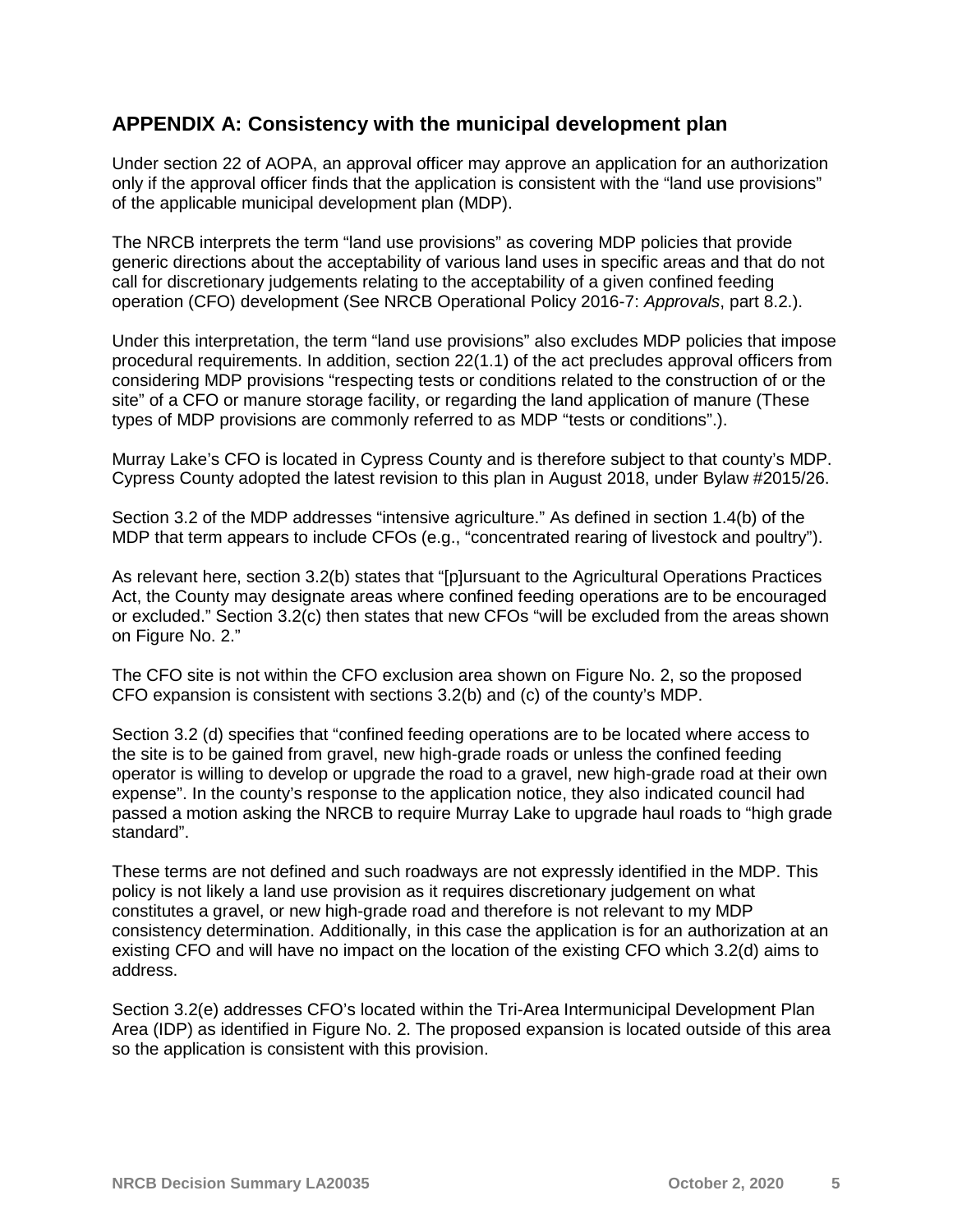No other MDP policies are relevant to Murray Lake's application. Therefore, it is my determination that the proposed CFO expansion is consistent with the MDP's land use provisions. The county's response confirms this conclusion.

.